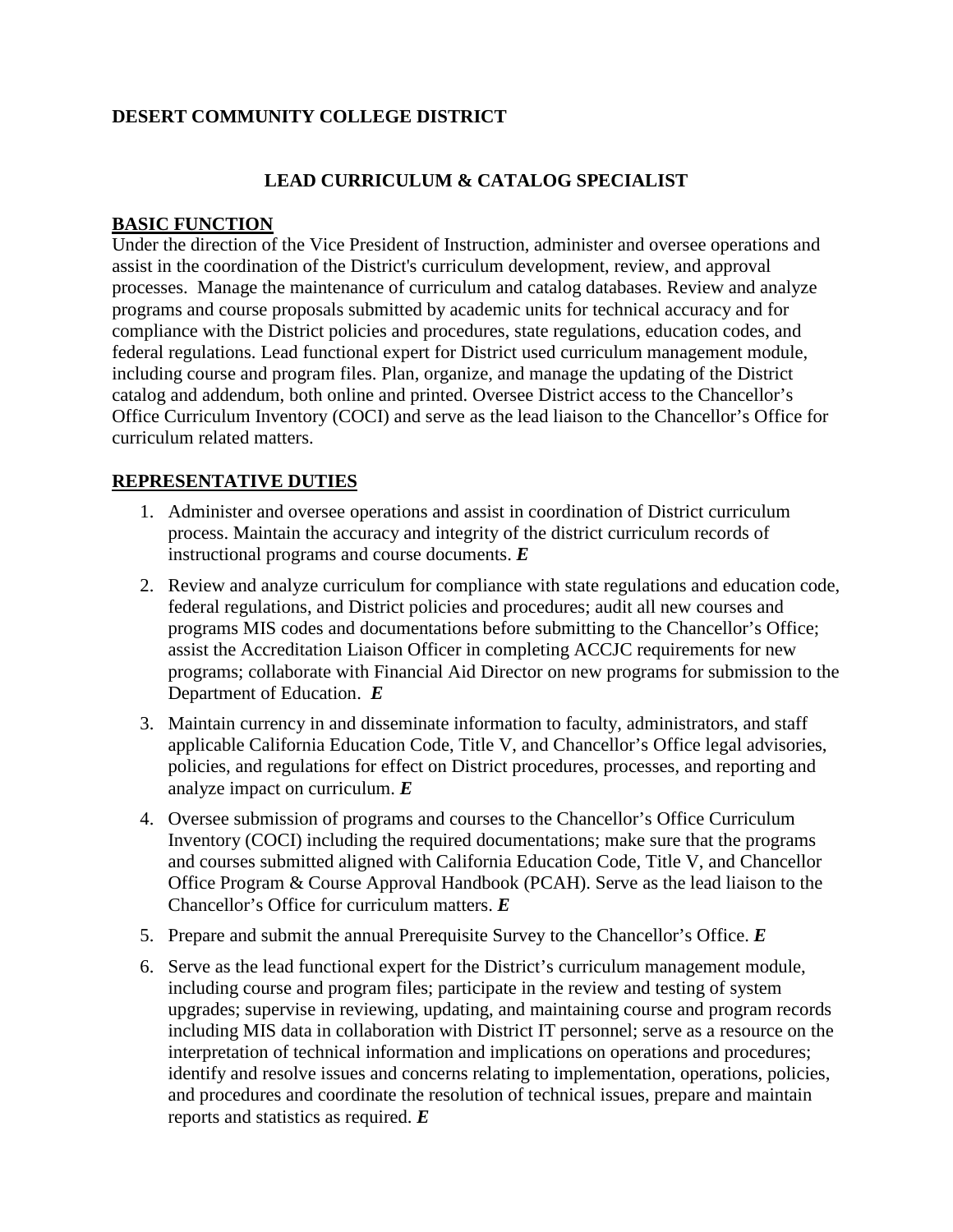- 7. Provide administration, faculty, and staff with training and support on how to access and use the course and catalog management systems; provide technical support and assist in creating, updating, and maintaining academic programs and course outline of records; serve as the lead liaison between Curriculum and Catalog, especially regarding the mapping of data flow from the curriculum to catalog management systems; troubleshoot problems. *E*
- 8. Serve as the lead liaison and technical resource to the Curriculum Committee; assist in the preparation of the agenda and materials; develop and recommend timelines; respond to more difficult questions as referred by assigned staff; manage curriculum and academic programs websites; attend meetings. *E*
- 9. Plan, design, and create various reports/research for programs, courses and other related data on various computer database programs including the Chancellor's Office Curriculum Inventory (COCI); prepare reports to faculty and staff on programs and courses including student learning outcomes (SLOs), program learning outcomes (PLOs), distance education courses, vocational/CTE programs and courses, gainful employment programs, etc.; perform special projects and research requested by administrators, faculty, and others. *E*
- 10. Serve as the system administrator of online catalog management system; oversee and monitor the production of the annual catalog; evaluate process and plan improvements; coordinate publishing with printers. Serve as editor for the College catalog. *E*
- 11. Document and update the status of outlines including updating, revising, and deleting data associated with courses, such as prerequisites, co-requisites, and advisories, materials/other fees, distance education courses, general education courses, transferable courses, and all the MIS Data elements. *E*
- 12. Manage, create, and maintain courses, degrees, certificates, and major codes in Colleague and CCCApply databases. *E*
- 13. Assist Articulation Officer in administering the course and program articulation process. Oversee maintenance of master course inventory in ASSIST database; update the list of District, IGETC, CSU general education courses, UC Transfer Courses, CSU Transfer Courses; submit course outline of records to UC and CSU for approval via ASSIST. *E*
- 14. Update all published materials related to the curriculum (new/deleted courses & programs) and catalog (catalog addenda); helps maintain the curriculum portal/websites and all related documentation. *E*
- 15. Train and provide work direction; review and audit work of Curriculum & Catalog Specialist.
- 16. Assist Scheduler in the development and maintenance of class schedule; serve as primary backup to Scheduler.
- 17. Participate in additional assigned committees. Attend state and regional meetings and other workshops related to curriculum and articulation.
- 18. Perform related duties as assigned.